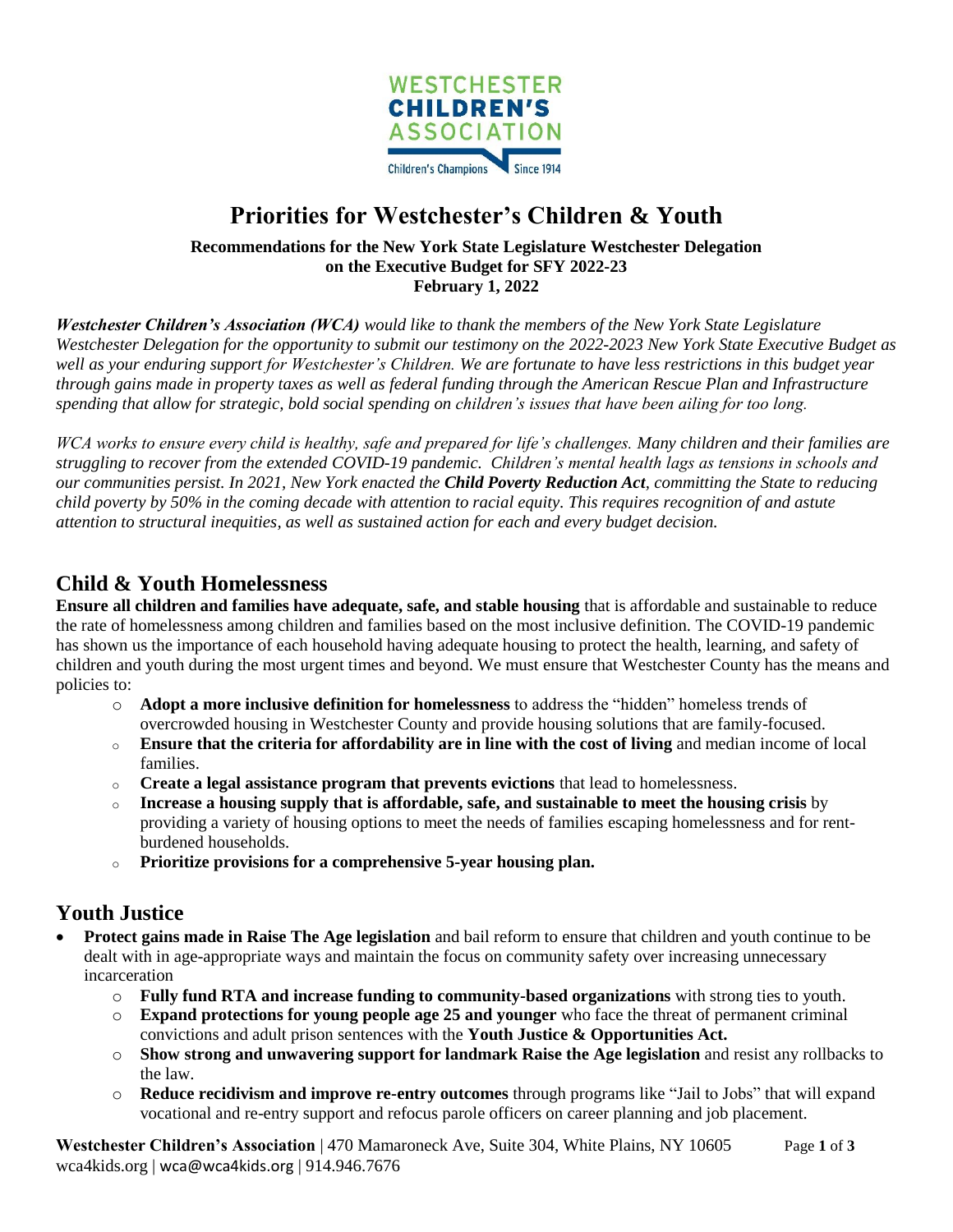- **Pass the Solutions Not Suspensions Act** and curb the serious racial inequities in school discipline across New York **State** 
	- o **End the use of suspensions for students in kindergarten through 3rd grade**.
	- o **Promote the use of restorative justice** and other successful discipline techniques in place of punishments that remove students from their learning environment.
	- o **Limit the amount of time that a student can be out of school to twenty (20) school days each academic year**, and guarantee access to appropriate work and instruction so that students who are suspended can stay on track academically.
	- o **Prohibit suspensions for minor infractions** such as tardiness, dress code violations, or insubordination which are better addressed in school.
	- o Require charter schools to follow state education law on student behavior and school discipline.

#### **Early Childhood Supports and Home Visiting**

**New York must target the root causes of child abuse and neglect** by supporting solutions such as early childhood home visiting for maternal and infant health; early care and education; and supports for family economic stability.

- o **Invest \$11million in Healthy Families New York.**
- o **Invest \$4million for ParentChild+.**
- o **Increase overall funding for home visiting** as a best practice to advance health equity and improve access to quality prenatal and postnatal care for low-income households.
- o **Find legislative pathways to offer universal home visiting** services through increased reimbursement rates, increased community awareness, and programs that promote broader access for infants and parents.

# **Digital Access**

- **Ensure every school-age child has access to adequate and affordable internet broadband year-round** to foster equity in digital access beyond the school term through investment in **New York's Digital Infrastructure**.
- **Ensure every school-age child has access to adequate quality and number of computer devices year-round** to support remote learning and digital equity through access to online resources for learning beyond the school term.
	- o **Support needs for training and technical support** for school-age children and their families.
	- o **Support continuous monitoring** of the distribution of internet broadband and electronic devices through surveys and other means.

#### **Mental Health**

- **Increase funding and access to mental health services for every child and youth in New York.**
	- o **\$10 million for student mental health support grants** and the \$3 million for alternatives to school discipline, continues.
	- o **\$2 million for grants** to school districts to support programs designed to **improve school climate**.
	- o **\$50 million per year for the next two years in state matching grants for school districts** that use federal COVID-19 relief funding for (i) the employment of mental health professionals, the expansion of school-based mental health services, or other evidence-based mental health supports for students and school staff; or (ii) the creation or expansion of summer learning, after school, or extended day and year programs for students.
- **Improve monitoring of mental health status and service quality for school-age children in New York.**
	- o Establish a **task force** to develop guidelines for tracking mental health outcomes of children and youth in the state.
	- o Establish a system that regulates the quality of services available in and out of the school.